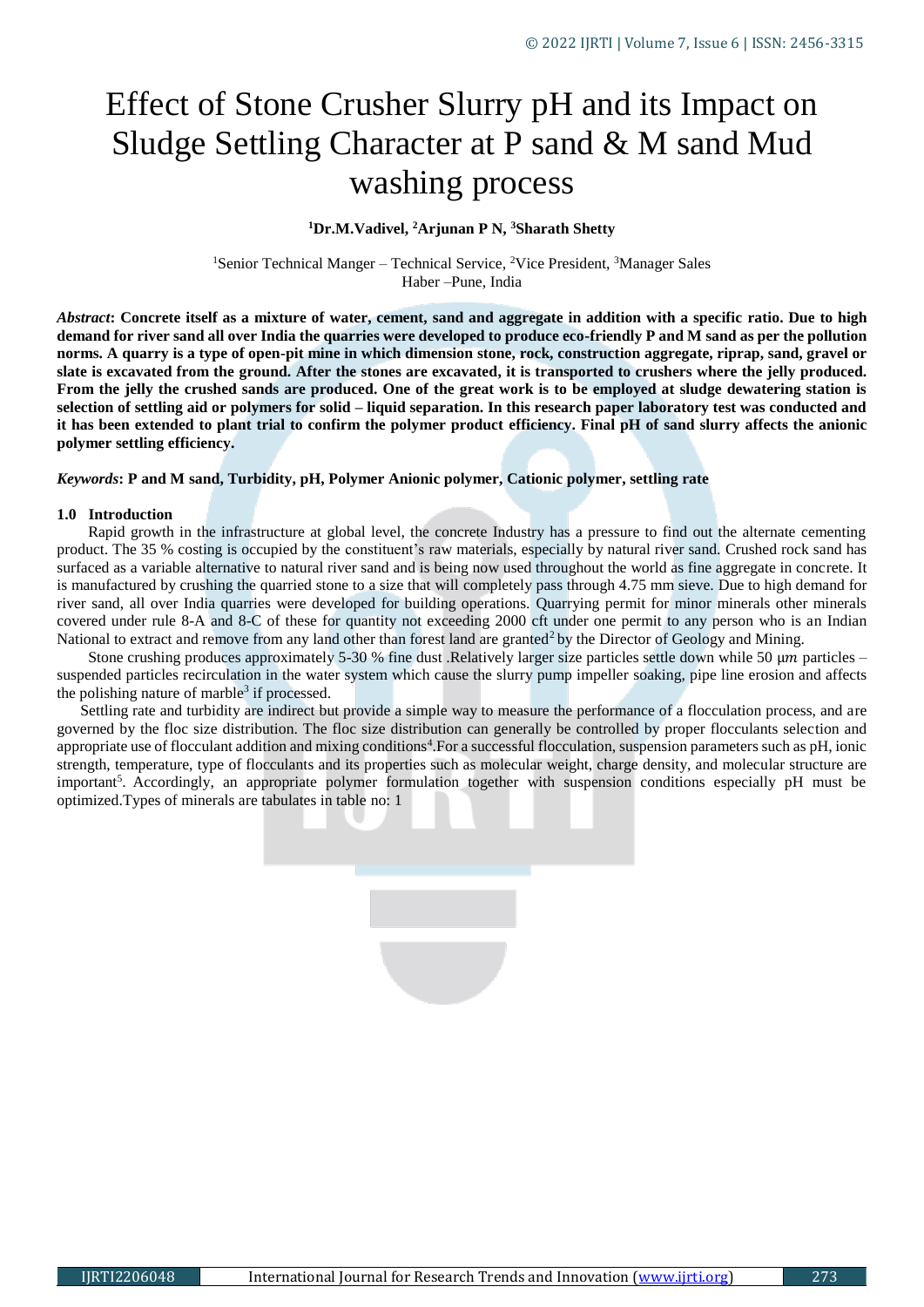# **Table: 1 Types of Minerals**



In this study, the influence of suspension pH and the anionicity degree of flocculant on flocculation of P and M are extensively discussed in terms of settling rate and turbidity.

### **2.0 Experiment**

Based on the lab evaluation, the plant trial had been conducted at site directly. The process consists of 3 steps.

**1. Crushing:** Hard stones are crushed in vertical shaft impact crusher where cubical and angular fine aggregate particles are produced

**Fig No: 1 Jelly production**

**2. Screening:** The process of screening helps in the proper grading of the material to make it similar to river sand

**3. Washing:** This process helps to remove micro-fine particles .

The crushed stones are called as jelly and fed to crusher.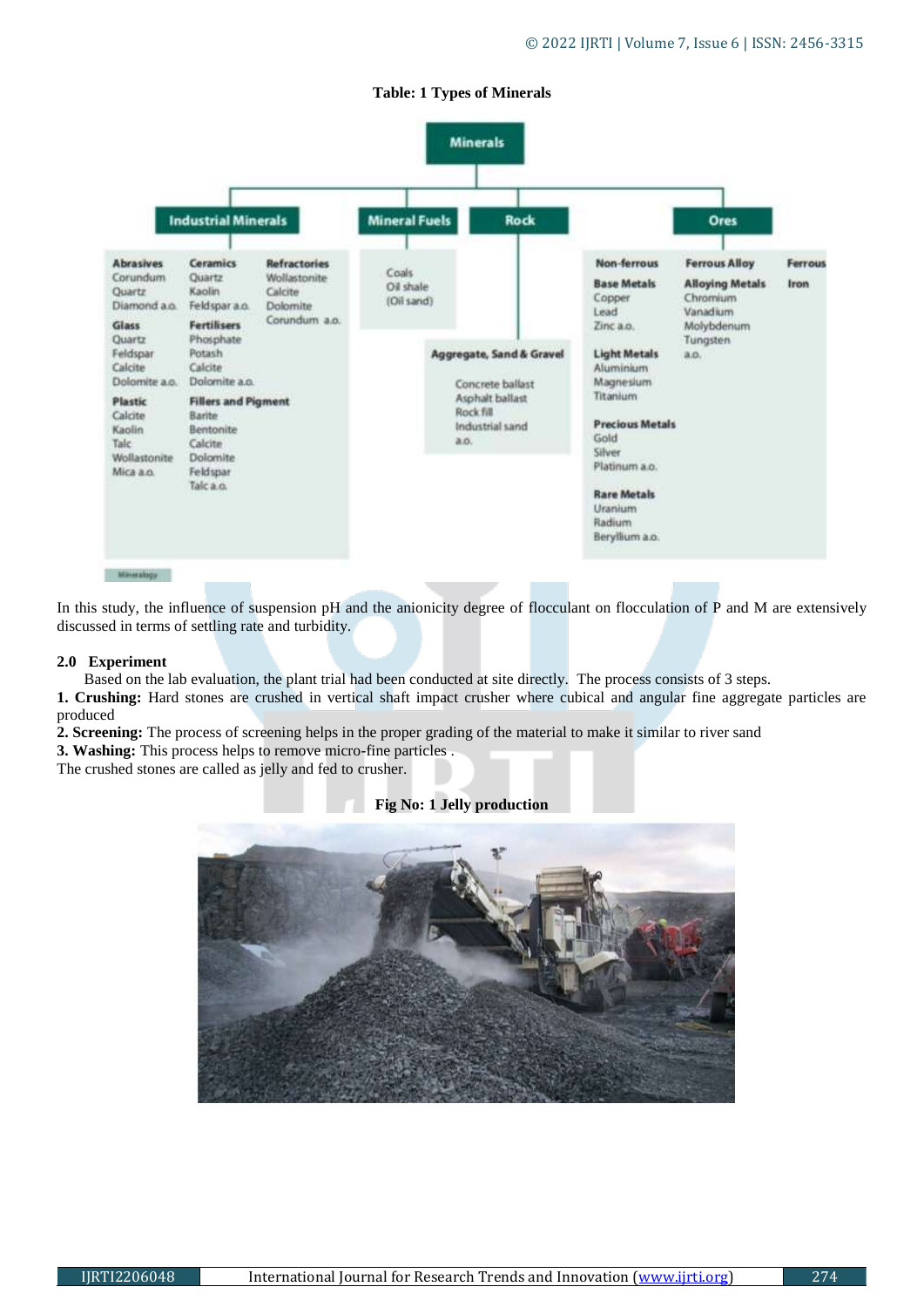

The anionic flocculants Na-Polyacrylate (NaPA) is made up of sodium acrylate–acrylamide copolymer and cationic coagulant was used

# **3. Result and Discussions**

Settling rate and turbidity are indirect but provide a simple way to measure the performance of a flocculation process, and are governed by the floc size distribution. To the knowledge of author, there are only a few studies<sup>6</sup> about the flocculation of marble stone have worked on the flocculation of marble suspensions and determined that anionic polymer of high molecular weight (HMW) gave the best results for settling rate and water clarity. Seyrankaya<sup>7</sup> et al studied the effect of pH and polymer type on the flocculation conditions of marble and observed that there is no effect on its settling rate while the low charged anionic flocculants showed the best performance for both settling rate and water clarity. Nishkov and Marinov have shown<sup>8</sup> that 31% anionic polymer gave the best settling rate on marble suspension. The influence of suspension pH and anionicity degree (or charge density) of polymer on flocculation behavior of NSS was however not discussed in the above studies. In addition, no systematic study on the effect of charge density of polymer on flocculation of stone appears in the literature. On the other hand, there are also a few studies on flocculation of calcite mineral. Yarar and Kitchener<sup>9</sup> have studied on selective flocculation of minerals (quartz, calcite and galena) and found that agitation regime (stirring time and polymer addition method) have a significant effect on calcite flocculation. Likewise, a study by Friend and Kitchener<sup>10</sup> on the selective flocculation of calcite from mineral mixtures (calcite–rutile, calcite– quartz) by anionic polymer in the presence of tripolyphosphate used as a dispersant for calcite reported that (i) HMW polymers have greater flocculating power, and (ii) flocculation can be prevented by providing a sufficiently strongly negative zeta potential on calcite surface. Nystrom et al<sup>11</sup> examined the effect of cationic charge density and molecular weight of cationic starch of calcite dispersion and showed that the HMW starch with 20% cationic charge induced the strongest flocculation. In addition, particle size and surface area of particles and slurry flow rate on calcite slurry in a continuous system (linear pipe) had a marked effect on the flocculation.

 It is clearly seen that pH 6 and natural pH (pH 7.5) gave the best performance for all the polymers, while pH 11 gave the maximum turbidity by all the polymers for the two suspensions. This may be attributed to destabilization effect of H<sup>+</sup> at low pH and stabilization effect of OH ions at high pH on the negatively charged NS particles. Since, in addition to  $Ca_2$ <sup>+</sup>,  $CO_3$ <sup>2-</sup> and HCO<sub>3</sub><sup>-</sup>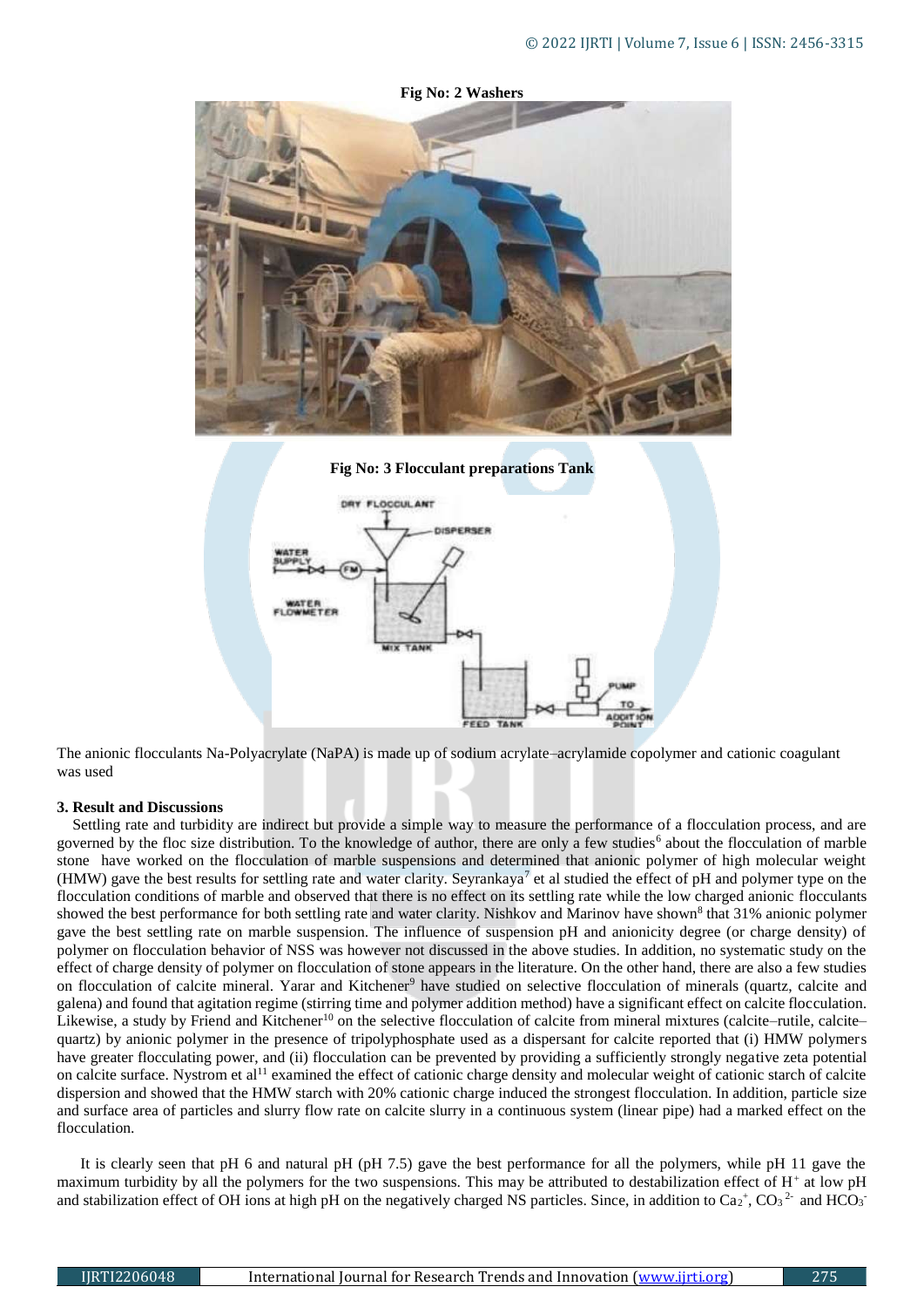, H<sup>+</sup> and OH-ions can be considered as potential determining ions for these type stone particles. In addition, at weak acidic or **neutral pH the zeta potential of colloidal particles are in the aggregation (or coagulation) limits (-15 to +15 mv).** So the pH above 11.0 the anionic flocculants does not work irrespective of polymer character. At that time High Molecular Weight Cationic polymer is to be applied to get fast settling and proper dewatering.



**Fig No: 5 Slurry pH 10.5 Clarifier Over Flow: Anoinc Flocculant Application**



**Fig No: 6 Slurry pH 12.5 Clarifier Over Flow : Cationic coagulant Polymer Application**